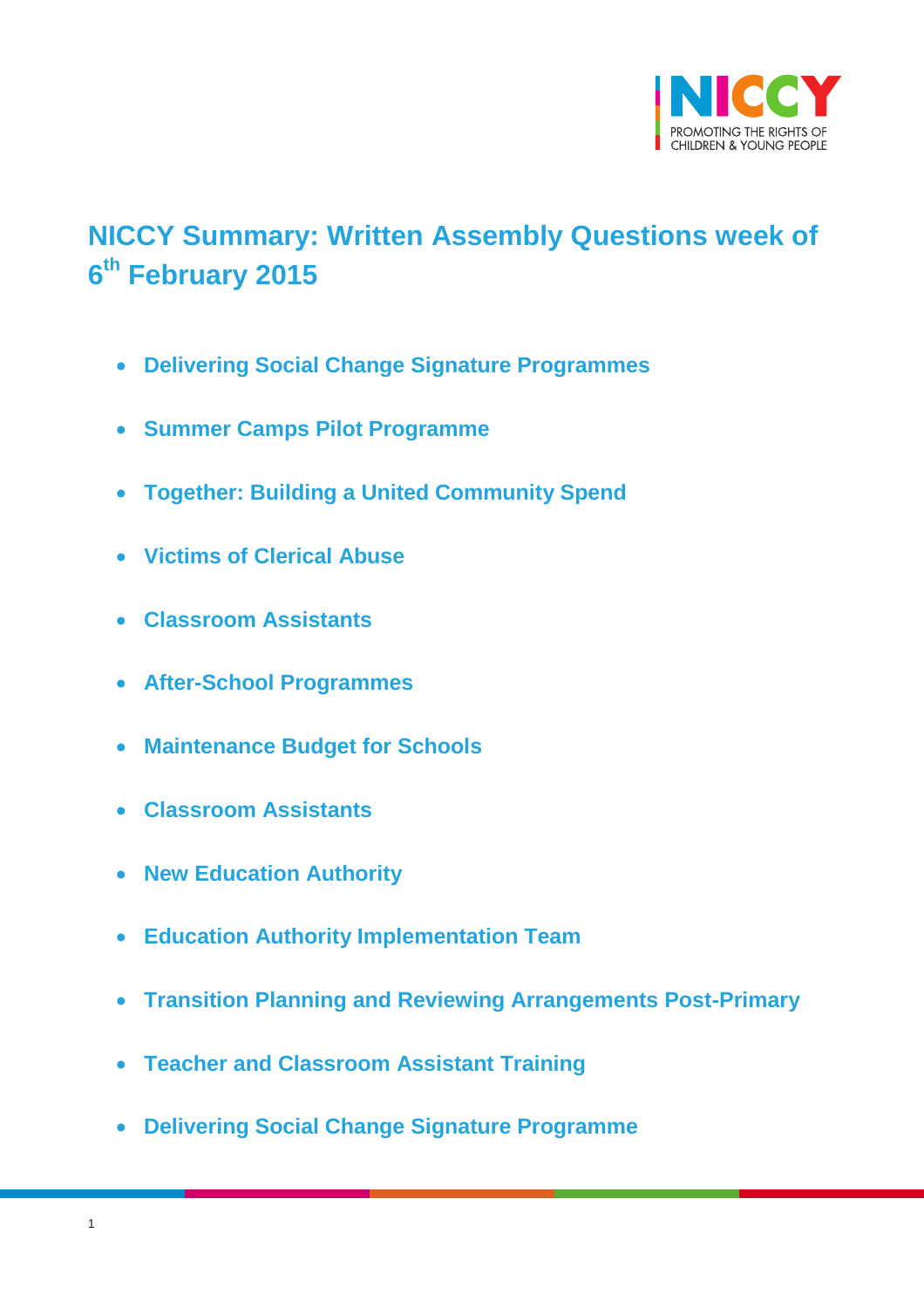

- **[Eating Disorder Services](#page-9-0)**
- **[Adoption Applications](#page-10-0)**
- **[Child Protection Policy](#page-11-0)**
- **[Road Safety Measures](#page-12-0)**
- **[Child Support Appeal Tribunals](#page-13-0)**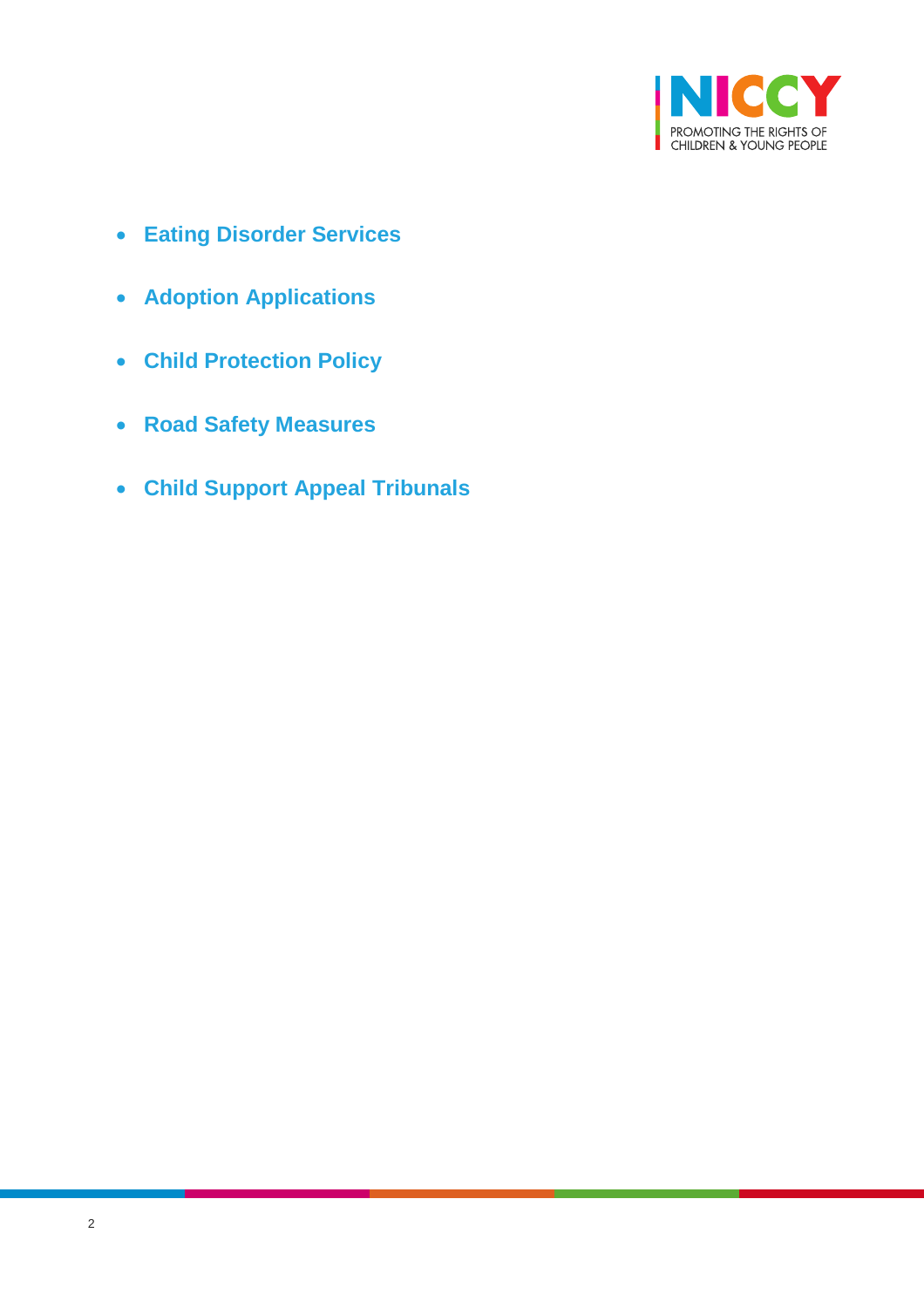

# **Office of First and Deputy First Minister**

### <span id="page-2-0"></span>**Delivering Social Change Signature Programmes**

**Ms Claire Sugden (IND – East Londonderry) -** To ask the First Minister and deputy First Minister how the six Delivering Social Change Signature Programmes are addressing the needs of young people who are engaged in cycles of anti-social behaviour.

**Mr P Robinson and Mr M McGuinness:** Delivering Social Change is about creating a new culture and focus on cross-cutting work to achieve social benefits that deliver a sustained reduction in poverty and associated issues across all ages. Within the programme there is a particular focus on improving children and young people's health, well being and life opportunities, and breaking the long-term cycle of multi-generational problems.

The initial six Delivering Social Change Signature Programmes are part of this process, and their social benefits are multi-faceted. All of these Signature Programmes will inevitably either help prevent, or address head on, anti-social behaviours in children and young people, and their families.

A range of holistic interventions are being provided under these Signature Programmes to encourage re-engagement in education, training or employment and enhance prospects to become full participants in society. These include a series of mentoring, counselling and psycho-education support for those children, young people and families directly experiencing anti-social behaviours. **(3 rd February)** [Back to Top](#page-0-0)

#### <span id="page-2-1"></span>**Summer Camps Pilot Programme**

**Mr Trevor Lunn (APNI – Lagan Valley) -** To ask the First Minister and deputy First Minister for an update on the Summer Camps Pilot Programme envisaged in Together: Building a United Community.

**Mr P Robinson and Mr M McGuinness:** Work is progressing to design and implement a pilot programme of 100 summer schools/camps in the summer of 2015. Four co-design workshops with stakeholders and four youth engagement sessions were held in December and early January. The feedback from these events will inform the final design of the summer schools/camps programme for implementation in the summer of 2015. **(6th February)** [Back to Top](#page-0-0)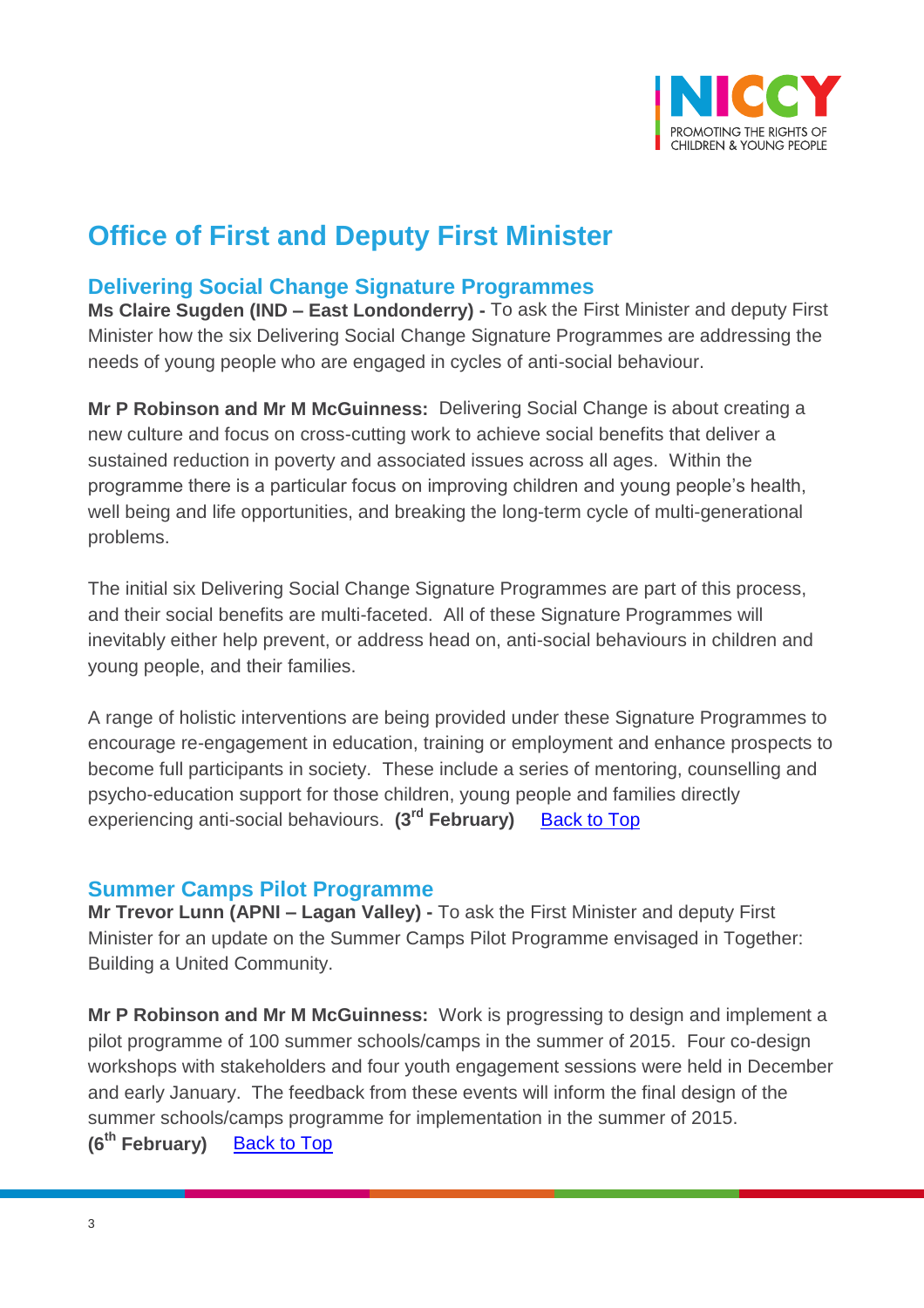

# <span id="page-3-0"></span>**Together: Building a United Community Spend**

**Mr Chris Lyttle (APNI – East Belfast) -** To ask the First Minister and deputy First Minister how the £10m allocated for Together: Building a United Community by the Budget 2015/16 will be spent.

**Mr P Robinson and Mr M McGuinness:** The Department is presently assessing the resourcing requirements across the seven headline actions and other commitments to ensure that it makes most effective use of the resources available and maximises good relations outcomes. **(6th February)**

[Back to Top](#page-0-0)

# <span id="page-3-1"></span>**Victims of Clerical Abuse**

**Dr Alasdair McDonnell (SDLP – South Belfast) -** To ask the First Minister and deputy First Minister what form of inquiry will be established for victims of clerical abuse, not covered by the current Historical Institutional Abuse Inquiry process chaired by Justice Hart.

**Mr P Robinson and Mr M McGuinness:** We are currently giving careful consideration to an options paper provided by officials in relation to child clerical abuse that falls outside the scope of the Inquiry into Historical Institutional Abuse.

We are mindful of the destructive impact clerical abuse has had on many individuals and we are giving much thought to the likely needs of victims and survivors, particularly in terms of emotional and other support.

Ultimately it will be for the Executive to consider how to deal with clerical abuse that does not fall within the Inquiry's terms of reference.

Anyone whose experiences fall outside the scope of the current Inquiry is encouraged to report this to the PSNI and Social Services for investigation. Where appropriate, the alleged perpetrators can then be brought before the courts. This is the primary means by which victims and survivors can seek justice for what happened to them. **(6th February)**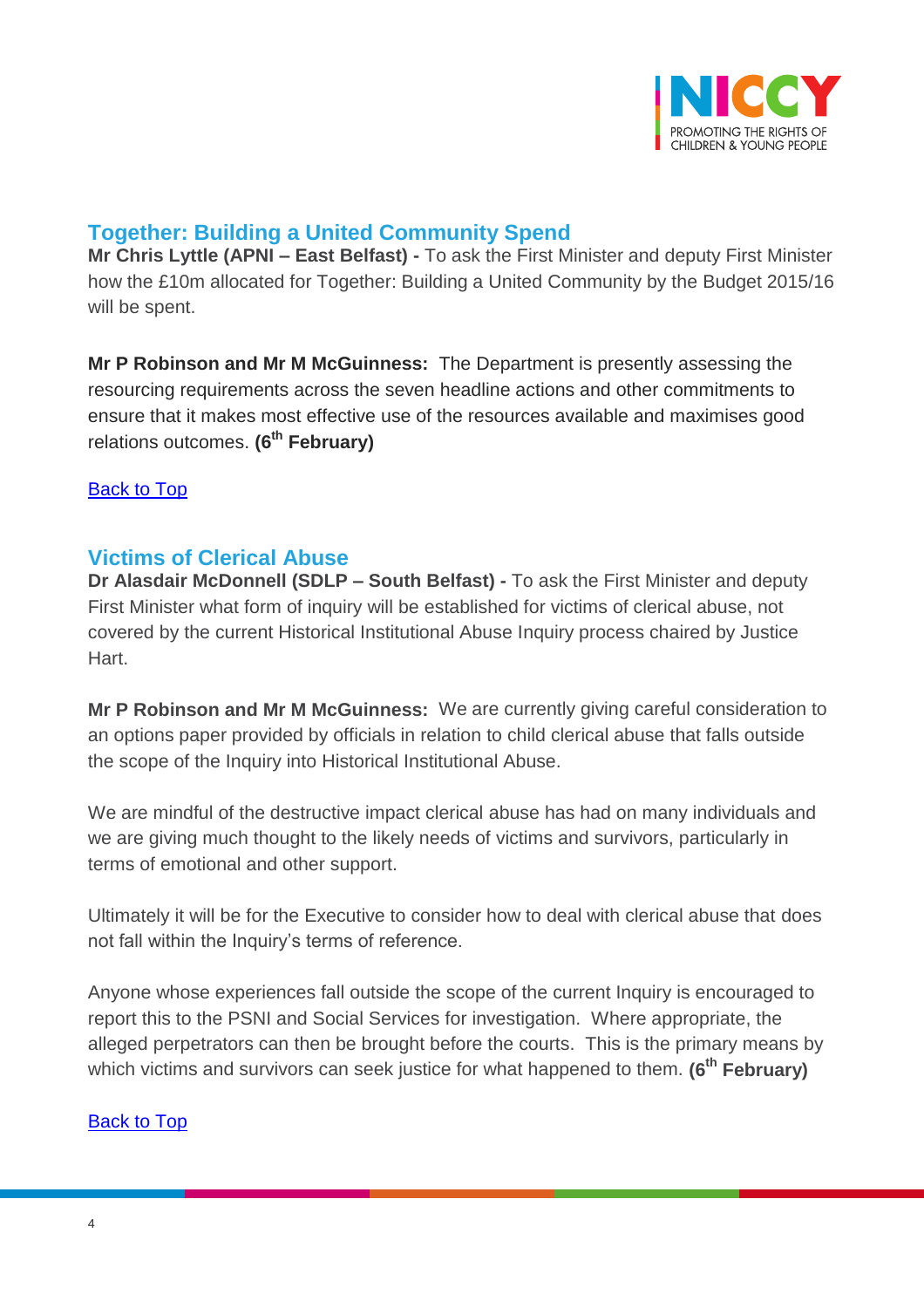

# **Department of Education**

### <span id="page-4-0"></span>**Classroom Assistants**

**Miss Michelle McIlveen (DUP – Strangford) -** To ask the Minister of Education to outline the number of classroom assistants and their associated costs provided by each Education and Library Board to assist statemented children in mainstream schools.

**Mr O'Dowd (The Minister of Education):** The number (headcount) of classroom assistants and their associated costs provided by each Education and Library Board to assist statemented children in mainstream schools is as follows:

| <b>Education and Library Board</b> | <b>Number</b> | <b>Costs</b> |
|------------------------------------|---------------|--------------|
| <b>BELB</b>                        | $877*$        | £8,911,000   |
| <b>WELB</b>                        | 980           | £12,046,000  |
| <b>NEELB</b>                       | 1176          | £9,491,002   |
| <b>SEELB</b>                       | 1057          | £9,117,106   |
| <b>SELB</b>                        | 1361          | £8,683,562   |

\*at December 2014

The figures shown above, with the exception of BELB, represent the number of Special Educational Needs (SEN) Classroom Assistants as at 15 January 2015, but these can fluctuate during the year.

The costs shown above are for 2013/14 and include employers' National Insurance and Pension Contribution costs. **(2nd February)**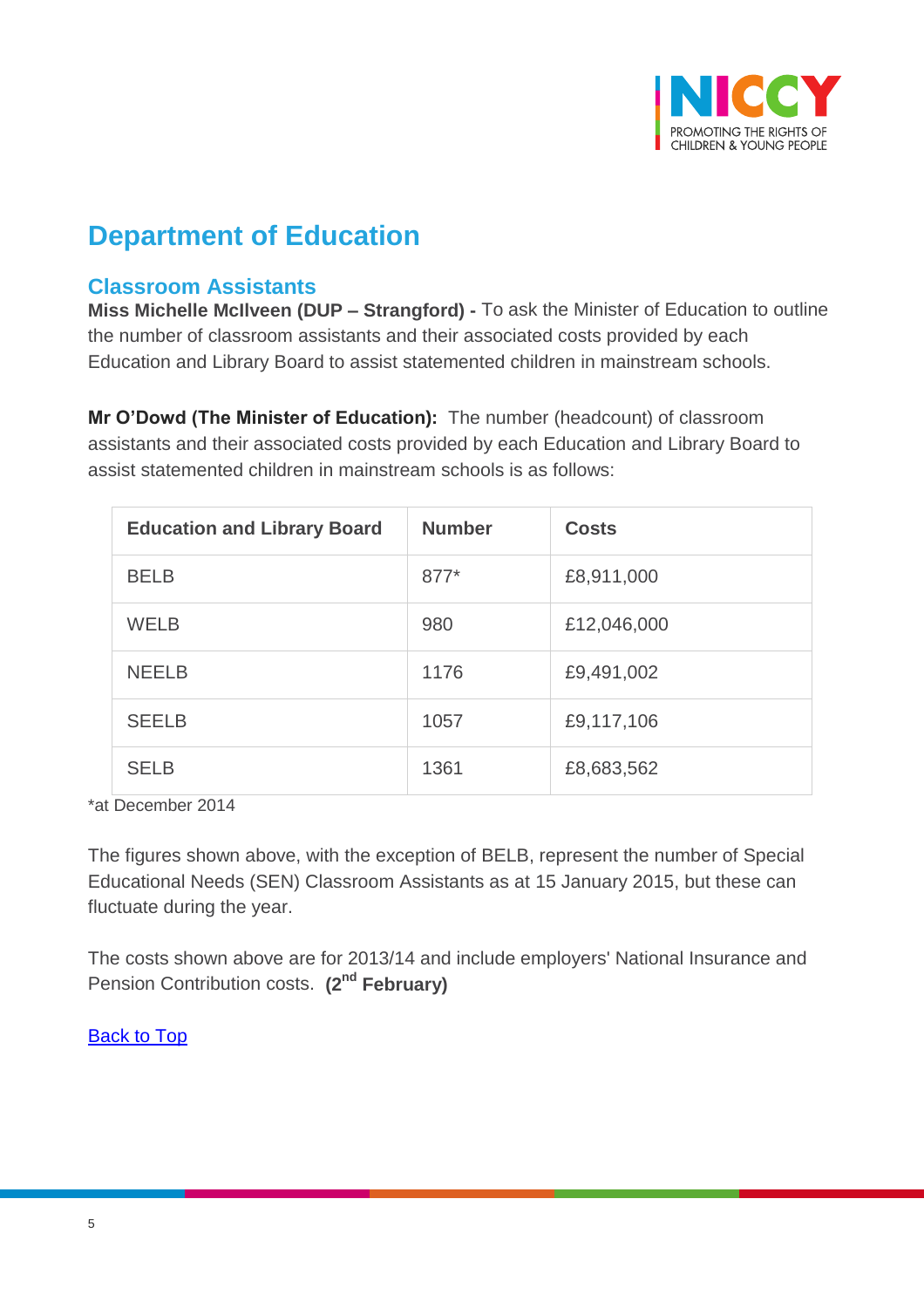

### <span id="page-5-0"></span>**After-School Programmes**

**Mr Danny Kinahan (UUP – South Antrim) -** To ask the Minister of Education how many after-school programmes supporting primary school children with special needs receive recognition, funding or support from his Department or Belfast Education and Library Board.

**Mr O'Dowd (The Minister of Education):** The Belfast Education and Library Board (BELB) has advised that, with the exception of summer schemes, it does not fund any after-school programmes for pupils with special educational needs (SEN).

BELB's Autistic Spectrum Disorder service, however, provides after-school social skills programmes for primary pupils prior to transfer and, in collaboration with its youth service, a number of classroom assistants are involved in board managed youth schemes during holiday periods to enable participation of SEN pupils.

My Department's Extended Schools (ES) programme provides additional resources to those schools which serve children and young people from areas of disadvantage by providing additional learning opportunities, including after-school provision. There are currently 65 primary schools in the BELB area that qualify for ES funding and programmes implemented will facilitate all children including those with SEN. **(3rd February)** [Back to Top](#page-0-0)

#### <span id="page-5-1"></span>**Maintenance Budget for Schools**

**Mr Gordon Dunne (DUP – North Down) -** To ask the Minister of Education, in light of the reduced maintenance budget, what assurances he can give that children will continue to be taught in schools that are safe and fit for purpose.

**Mr O'Dowd (The Minister of Education):** The safety of children whilst in school is of the uttermost importance and I am fully committed to ensuring that schools are both safe and fit for the purpose for which they were built. To this end, and within tight budget constraints, I allocated £17m to maintenance at the start of the 2014-15 financial year and was successful in obtaining a further £5m as the result of a successful bid submitted in the in year June monitoring round. A significant element of the increased capital allocation for minor works in 2014/15 was also applied to projects. This will assist in reducing the maintenance backlog and in addressing health and safety issues. **(3rd February) [Back to Top](#page-0-0)**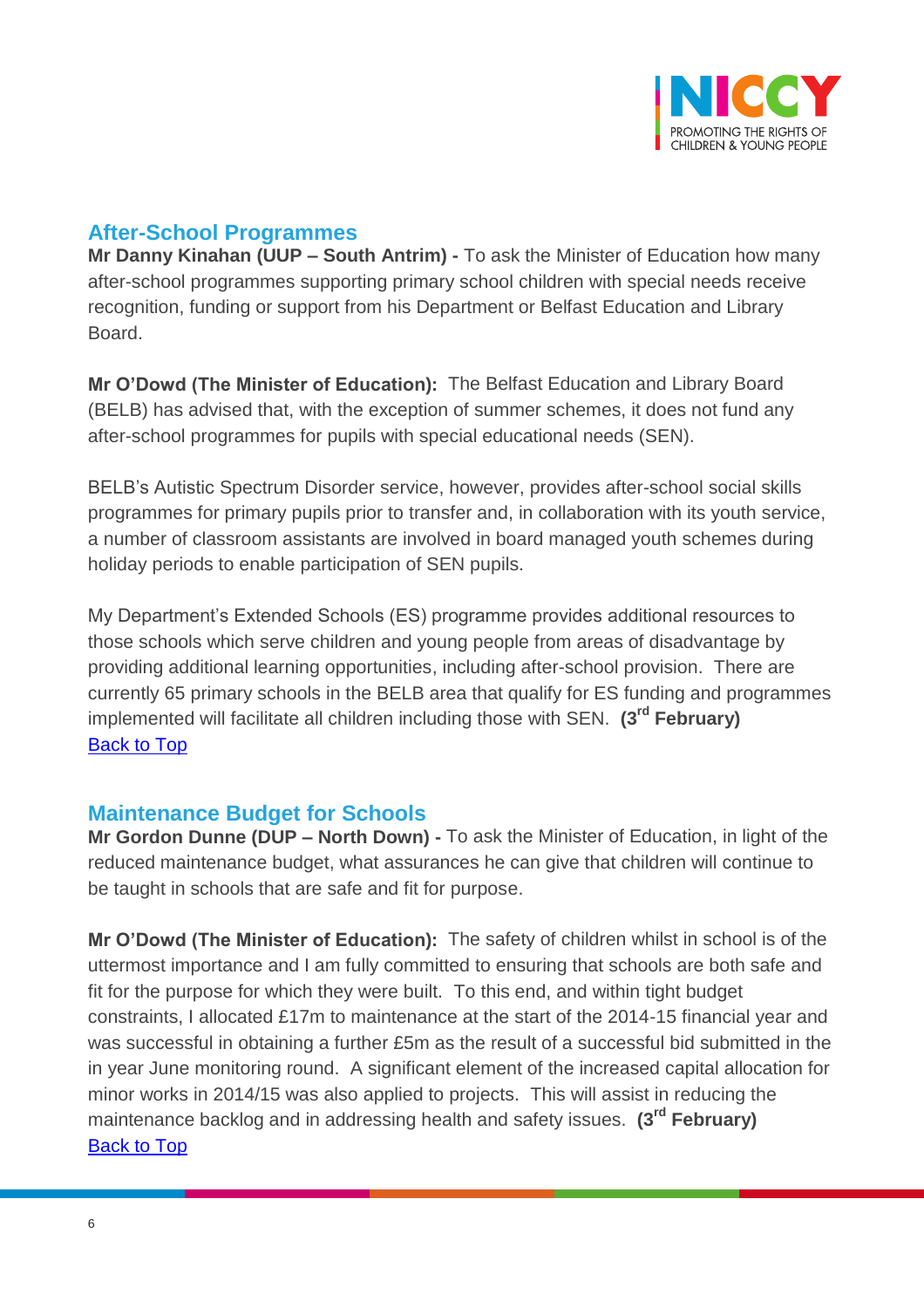

### <span id="page-6-0"></span>**Classroom Assistants**

**Ms Claire Sugden (IND – East Londonderry) -** To ask the Minister of Education for his assessment of the provision of classroom assistants in mainstream post-primary schools for pupils who have a disability that were supported by a classroom assistant at primary level.

**Mr O'Dowd (The Minister of Education):** As outlined in the Code of Practice on the Identification and Assessment of Special Educational Needs, Education and Library Boards (ELBs) are required to review all statements of special educational needs (SEN) at least annually and these reviews should be seen as part of a process of continuous assessment. A child's transfer from primary to post-primary education is carefully considered during the last year in the child's current school and the annual review of the child's SEN, which if necessary should be brought forward to allow sufficient time, will review the provision being made including, if appropriate, provision of a classroom assistant.

The review process enables an ELB to consider the individual needs of a child and how they may change in a post-primary setting. If it is concluded that a child continues to need the support of a classroom assistant the statement will be subsequently amended and the provision put in place in the new school setting. **(3rd February)**

#### **[Back to Top](#page-0-0)**

#### <span id="page-6-1"></span>**New Education Authority**

**Miss Michelle McIlveen (DUP – Strangford) -** To ask the Minister of Education who will have responsibility for the development of an appropriate management structure for the new Education Authority.

**Mr O'Dowd (The Minister of Education):** My Department is currently developing a management structure for the Education Authority (EA) in consultation with the Interim Chief Executive. This includes the identification of posts at a senior level and will ensure that senior managers are in post as soon as possible after the Authority becomes operational. My Department will ask the Board of the Authority to review the management structure after an interval of no more than five years. **(3rd February)**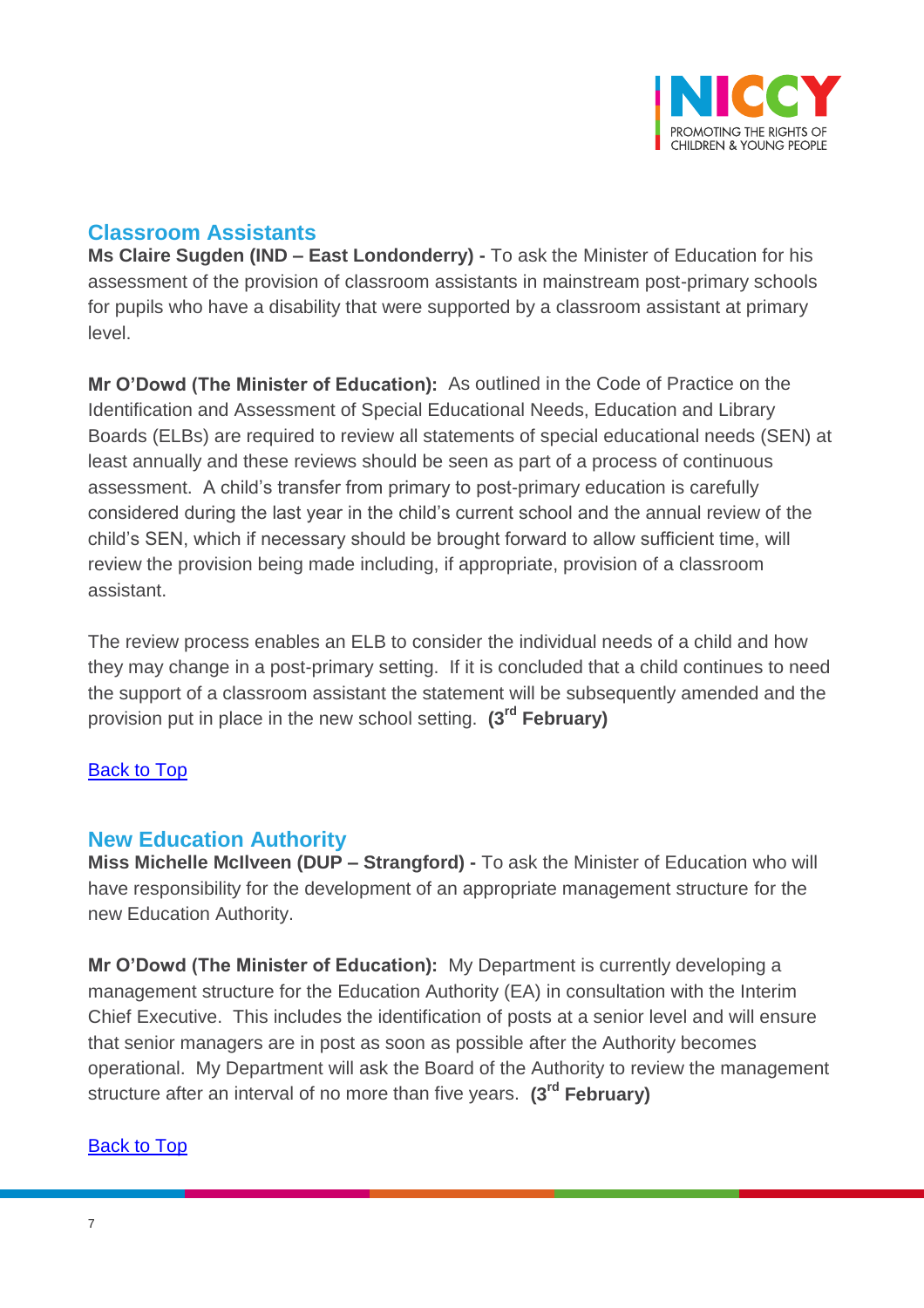

### <span id="page-7-0"></span>**Education Authority Implementation Team**

**Miss Michelle McIlveen (DUP – Strangford) -** To ask the Minister of Education when he anticipates that the Education Authority Implementation Team will complete its work and provide a timescale for its dissolution.

**Mr O'Dowd (The Minister of Education):** The Education Authority Implementation Team (EAIT) is currently implementing the change programme to establish the Education Authority (EA). This is a significant programme of work which will continue beyond 1 April 2015.

Responsibility for managing the change programme will pass to EA on 1 April 2015. (**3 rd February)**

#### [Back to Top](#page-0-0)

#### <span id="page-7-1"></span>**Transition Planning and Reviewing Arrangements Post-Primary**

**Ms Claire Sugden (IND – East Londonderry) -** To ask the Minister of Education what transition planning and reviewing arrangements currently exist for young people with a disability, once they have left post-primary compulsory education.

**Mr O'Dowd (The Minister of Education):** Once young people have left post-primary education, the responsibility for their transition arrangements no longer falls to the Department of Education. **(3rd February)**

#### [Back to Top](#page-0-0)

#### <span id="page-7-2"></span>**Teacher and Classroom Assistant Training**

**Mr George Robinson (DUP – East Londonderry) -** To ask the Minister of Education how his Department ensures teachers and classroom assistants are trained to manage pupils with epilepsy.

**Mr O'Dowd (The Minister of Education):** The Education and Library Boards (ELBs) undertake a needs analysis, on an annual basis, of the training required by schools for the forthcoming academic year.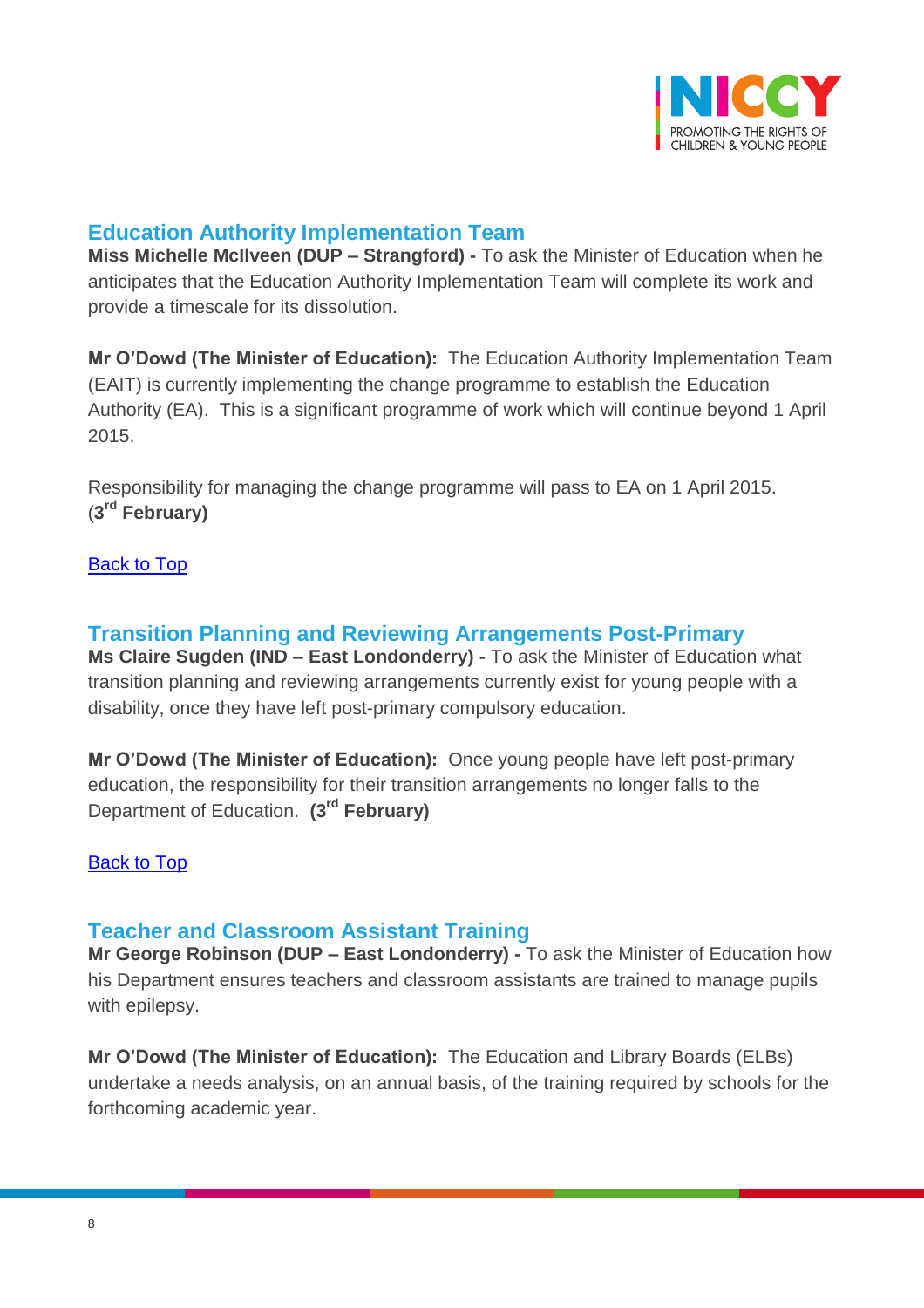

School principals are responsible for determining the training needs of their teachers and school staff and they can avail of the wide range of courses on all aspects of special educational needs, including epilepsy, through the ELBs.

Training with regard to health conditions, including epilepsy, would be provided by the relevant Health and Social Care Trust and will be in line with the pupil's individual healthcare plan and be subject to on-going review. **(3rd February)**

[Back to Top](#page-0-0)

# <span id="page-8-0"></span>**Delivering Social Change Signature Programme**

**Mr Gregory Campbell (DUP – East Londonderry) -** To ask the Minister of Education, following the details of the 2015-16 Budget, whether he will provide an update on the continuation of the Delivering Social Change Signature Programme which is due to conclude in 2015.

**Mr O'Dowd (The Minister of Education):** The Delivering Social Change improving Literacy and Numeracy Signature Programme is a two year programme planned to finish at the end of June 2015. The future of the programme is under consideration in the context of a severely constrained financial climate. **(4th February)**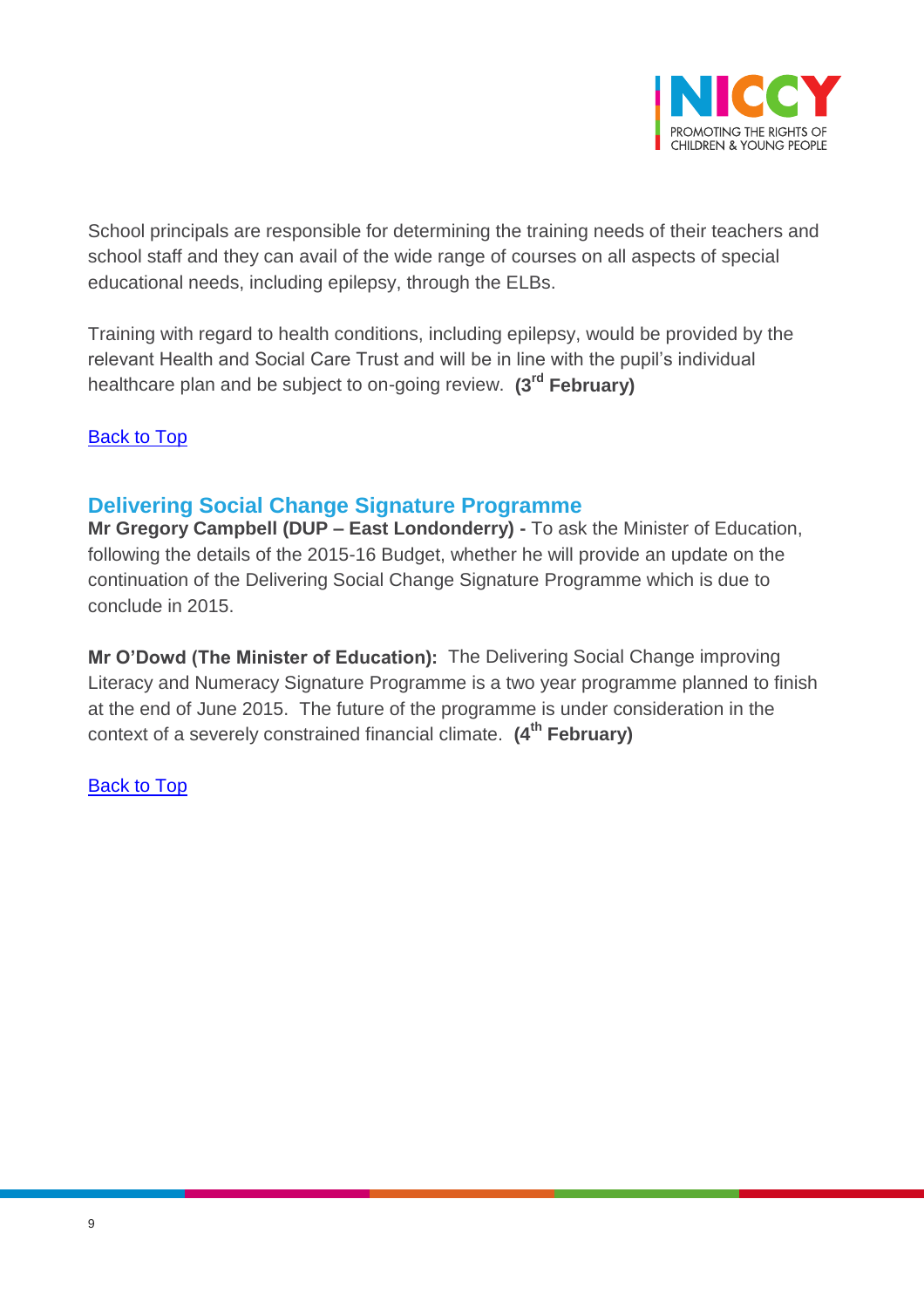

# **Department of Health**

# <span id="page-9-0"></span>**Eating Disorder Services**

**Mr Chris Hazzard (Sinn Féin – South Down) -** To ask the Minister of Health, Social Services and Public Safety (i) what eating disorder services are currently offered to patients; (ii) whether he has any plans to merge all eating disorder services within a single regional unit; and (iii) whether he would consider the Downshire site in Downpatrick as a potential location for a single eating disorder unit.

**Mr J Wells (The Minister for Health, Social Services and Public Safety):** Eating Disorder Services are provided through a stepped care approach which ranges from early detection and intervention, to community-based treatment, to specialist inpatient provision. Community-based Specialist Eating Disorder Services are available across all five HSC Trusts (with Belfast Trust providing services for the South Eastern Trust) for both adults and children and young people.

Inpatient treatment for adults with an eating disorder is facilitated in existing hospitals with in-reach support provided by specialist community-based eating disorder teams. This ensures a continuum of care when patients are discharged.

Inpatient care for children and adolescents with eating disorders is usually provided at Beechcroft, the Regional Child and Adolescent Mental Health Inpatient Unit. If the patient's condition is primarily physical, clinicians may decide that the best place for treatment is an acute hospital setting.

If a patient requires more intense specialist treatment for anorexia, Trusts can access beds in England, Scotland and Ireland through the Extra Contractual Referral (ECR) process. & (iii) There are currently no plans for a single regional eating disorders unit. **(3rd February)**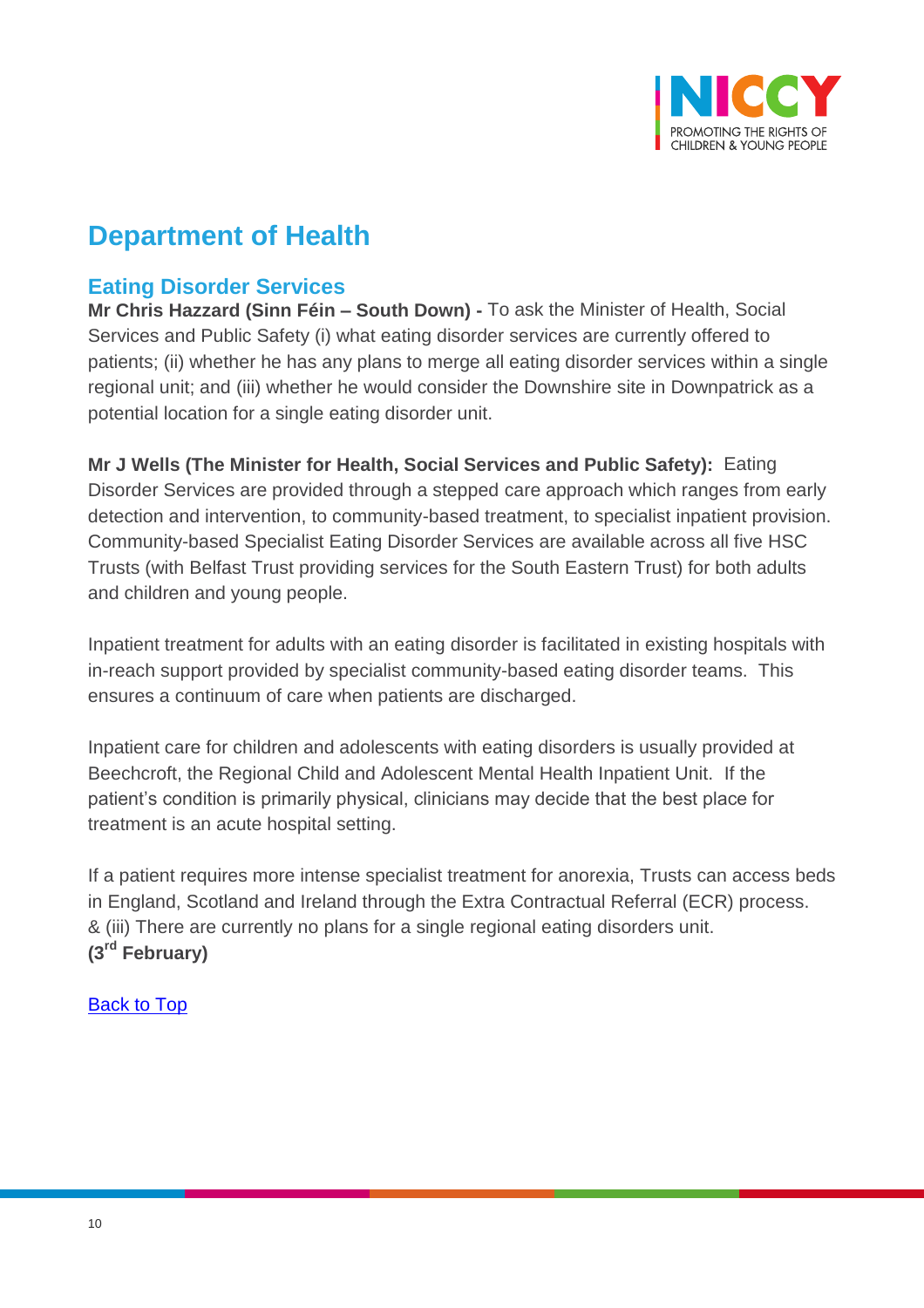

# <span id="page-10-0"></span>**Adoption Applications**

**Mr Steven Agnew (GPNI – North Down) -** To ask the Minister of Health, Social Services and Public Safety, pursuant to AQW 40378/11-15, whether his Department does not, or cannot, obtain access to the detail of the dates when the 13 applications for adoption from same-sex couples were received.

**Mr J Wells (The Minister for Health, Social Services and Public Safety):** The Health and Social Care Trusts have advised that between December 2013 and December 2014, a total of 10 applications to adopt from same-sex couples have been received. The actual dates on which these applications were received are provided in the table below

| <b>Applications</b><br>from Civil<br>partners | <b>Dates</b><br><b>Received</b>                                | <b>Applications from</b><br>unmarried same sex<br>couples | <b>Dates</b><br><b>Received</b>                                                                |
|-----------------------------------------------|----------------------------------------------------------------|-----------------------------------------------------------|------------------------------------------------------------------------------------------------|
| $\overline{4}$                                | i) $05/12/13$<br>ii) 06/01/14<br>iii) 02/04/14<br>iv) 07/11/14 | 6                                                         | i) $04/12/13$<br>ii) 18/04/14<br>ii) 14/05/14<br>iv) 01/06/14<br>$v)$ 05/06/14<br>vi) 11/12/14 |

#### **(4th February)**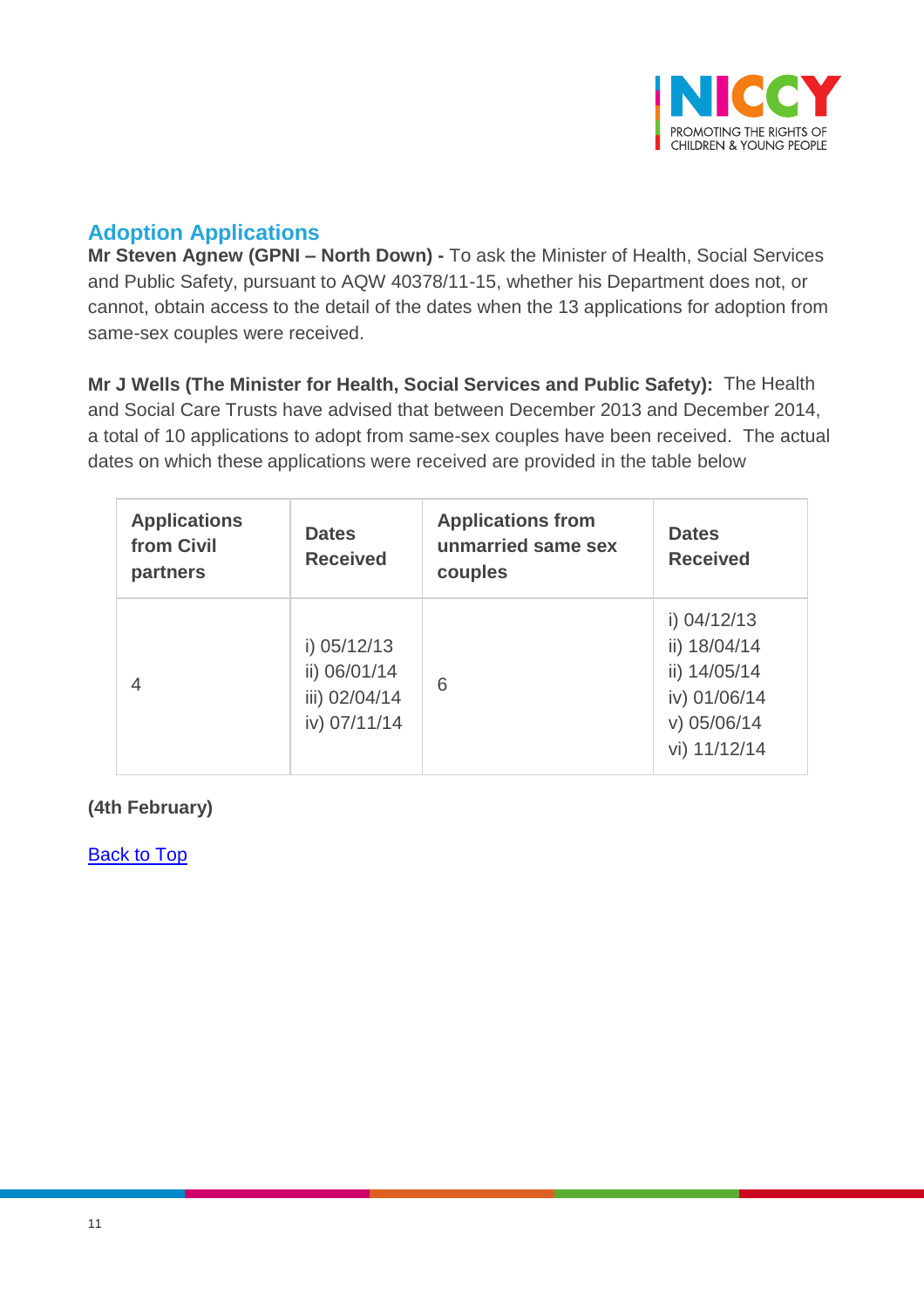

# **Department of Justice**

# <span id="page-11-0"></span>**Child Protection Policy**

**Lord Morrow of Clogher Valley (DUP – Fermanagh and South Tyrone) -** To ask the Minister of Justice to provide, or place in the Assembly library, a copy of his Department's child protection policy; and whether this applies to all agencies under his departmental remit.

**Mr Ford (Minister of Justice):** The Department of Justice, including its Agencies, adheres to the NICS Child Protection policy as laid down in the Northern Ireland Civil Service HR Handbook, Chapter 6.02 "Child Protection".

Please find below the link to the relevant section of the NICS HR Handbook for your information.

<http://www.dfpni.gov.uk/nics-child-protection-policy.pdf>

The policy makes provision for more specific procedures and guidance to be developed specific to Departmental functions or circumstances.

Both the Youth Justice Agency and the Northern Ireland Prison Service have developed specific Child Protection Policy and Procedures which are consistent with the NICS wide policy but more specific to the needs of their client group and their particular functions.

Please find links to both policies below;

**YJA policy:**

• [http://www.youthjusticeagencyni.gov.uk/document\\_uploads/Child\\_Protection\\_Policy](http://www.youthjusticeagencyni.gov.uk/document_uploads/Child_Protection_Policy_&_Procedures.pdf) 8 Procedures.pdf

#### **NIPS policy:**

 [http://www.dojni.gov.uk/index/ni-prison-service/nips](http://www.dojni.gov.uk/index/ni-prison-service/nips-publications/policy_reports/safeguarding-children-framework-and-guidance.pdf)[publications/policy\\_reports/safeguarding-children-framework-and-guidance.pdf](http://www.dojni.gov.uk/index/ni-prison-service/nips-publications/policy_reports/safeguarding-children-framework-and-guidance.pdf)

**(4th February)**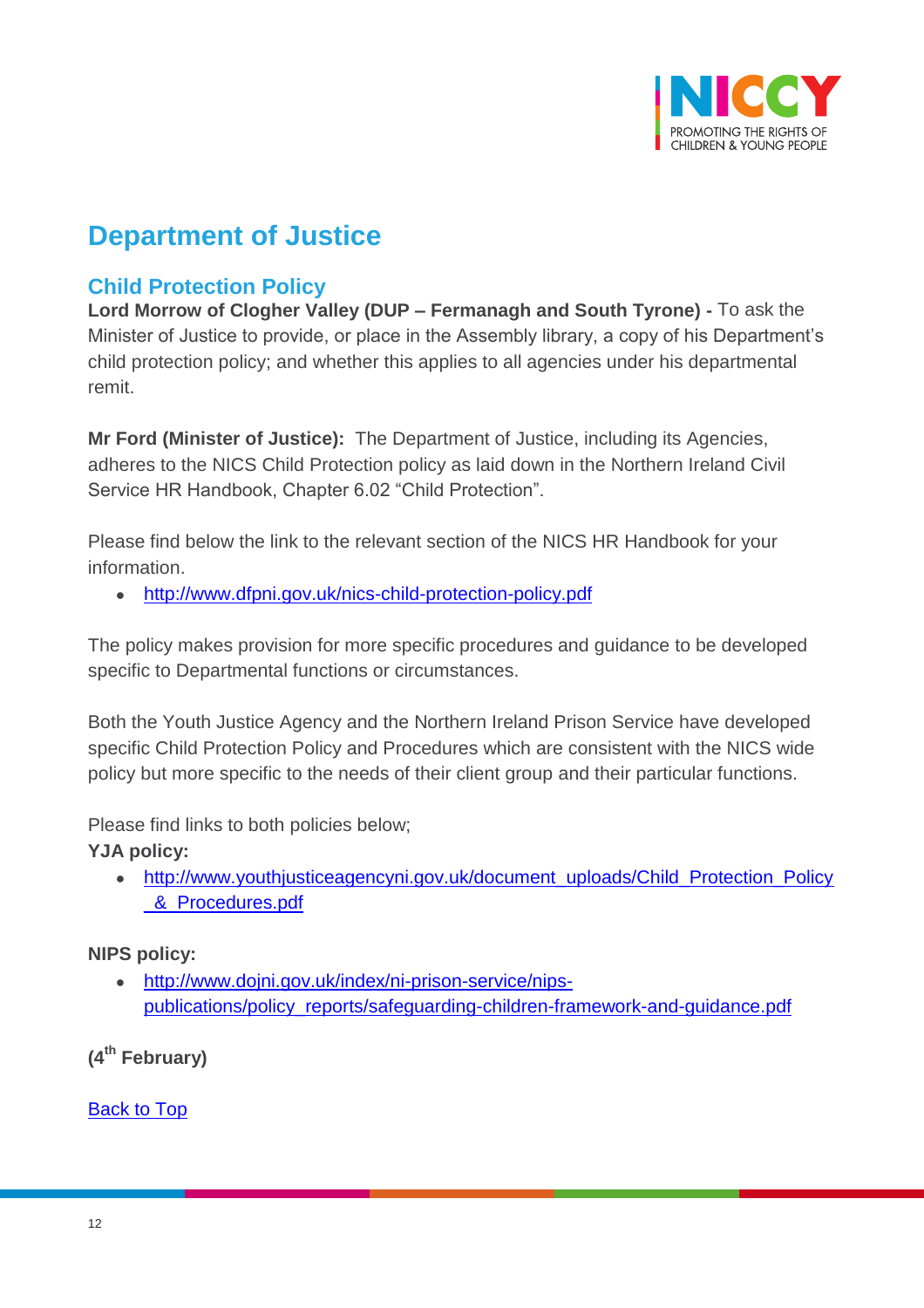

# **Department of Regional Development**

### <span id="page-12-0"></span>**Road Safety Measures**

**Mr Paul Frew (DUP – North Antrim) -** To ask the Minister for Regional Development to detail the road safety measures undertaken by Transport NI over the last three years at Diamond Primary School, Cullybackey to ensure the safety of pupils; and to outline any future plans for improving road safety at the school. **[Priority Written]**

**Mr Kennedy (Minister of Regional Development):** This school has benefited from the provision of Safe Routes to School signage on Dreen Road since 2006 and the signage was upgraded in 2013.

Currently, the North Eastern Education and Library Board (NEELB) has approval to carry out works to widen the footpath across the frontage of the school, which are expected to begin in the next few months.

My Department has agreed to investigate the possibility of widening the existing 1.0m hard standing to a 1.8m footpath over a distance of approximately 100m beyond the school boundary towards Cullybackey. **(3rd February)**